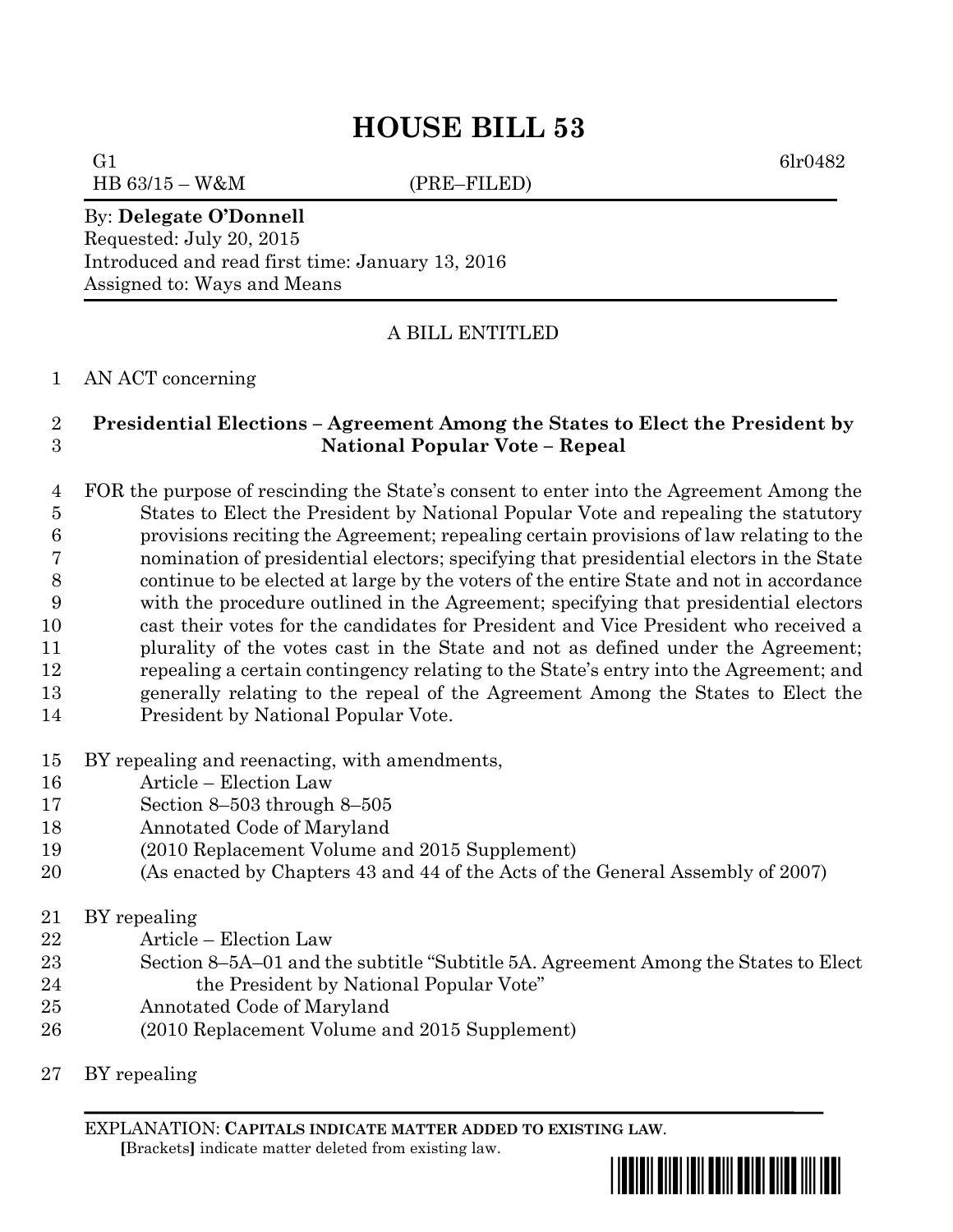- Chapter 43 of the Acts of the General Assembly of 2007 Section 3
- BY repealing Chapter 44 of the Acts of the General Assembly of 2007 Section 3

# SECTION 1. BE IT ENACTED BY THE GENERAL ASSEMBLY OF MARYLAND, That the Laws of Maryland read as follows:

# **Article – Election Law**

8–503.

 (a) Each political party shall nominate or provide for the nomination of candidates for presidential elector of the party in accordance with party rules.

 (b) The number of candidates nominated by each political party shall be the number that this State is entitled to elect.

 (c) (1) The names of individuals nominated as candidates for presidential elector by a political party shall be certified to the State Board by the presiding officers of the political party.

 (2) The names of individuals nominated as candidates for presidential elector by a candidate for President of the United States who is nominated by petition shall be certified to the State Board by the candidate on a form prescribed by the State Board.

 (3) The electors shall be certified to the State Board at least 30 days before the general election.

 **[**(d) If the number of presidential electors nominated is less than or greater than the State's number of electoral votes, presidential electors shall be nominated as provided for under Article III of § 8–5A–01 of this title.**]**

8–504.

 (a) (1) At the general election for President and Vice President of the United States there shall be elected, in accordance with subsection (b) of this section, the number of presidential electors to which this State is entitled.

 (2) Presidential electors shall be elected **[**under the procedure provided in § 8–5A–01 of this title**] AT LARGE BY THE VOTERS OF THE ENTIRE STATE**.

 (b) (1) The names of the candidates for the office of presidential elector may not be printed on the ballot.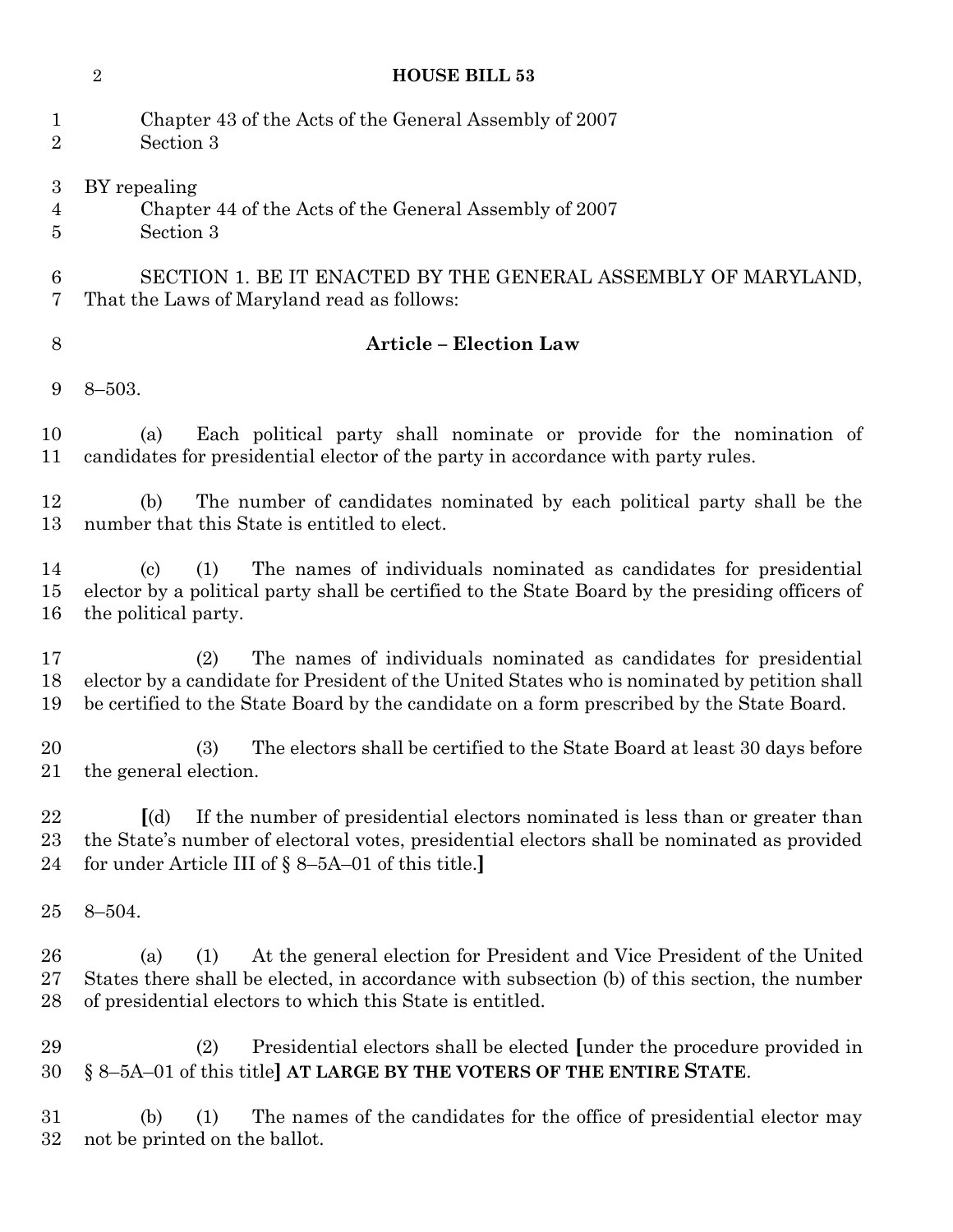### **HOUSE BILL 53** 3

 (2) A vote for the candidates for President and Vice President of a political party shall be considered to be and counted as a vote for each of the presidential electors of the political party nominated in accordance with § 8–503 of this subtitle.

8–505.

 (a) (1) The individuals elected to the office of presidential elector shall meet in the State House in the City of Annapolis on the day provided by the Constitution and laws of the United States.

 (2) The conduct of the meeting shall be consistent with the requirements of federal law.

 (b) (1) Before proceeding to perform the duties of their office, the presidential electors who are present shall fill any vacancy in the office of elector, whether the vacancy is caused by absence or other reason.

 (2) An individual appointed to fill a vacancy is entitled to all rights and privileges of the duly elected electors.

 (c) After taking the oath prescribed by Article I, § 9 of the Maryland Constitution before the Clerk of the Court of Appeals or, in the Clerk's absence, before one of the Clerk's deputies, the presidential electors shall cast their votes for the candidates for President and Vice President who received a plurality of the votes cast in **[**the national popular vote total defined in § 8–5A–01 of this title**] THE STATE**.

 **[**Subtitle 5A. Agreement Among the States to Elect the President by National Popular Vote.**]**

 The State of Maryland hereby enters the agreement among the states to elect the President by national popular vote as set forth in this section. The text of the agreement is as follows:

Article I. Membership.

 Any state of the United States and the District of Columbia may become a member of this agreement by enacting this agreement.

Article II. Right of the People in Member States to Vote for President and Vice President.

 Each member state shall conduct a statewide popular election for President and Vice President of the United States.

Article III. Manner of Appointing Presidential Electors in Member States.

**[**8–5A–01.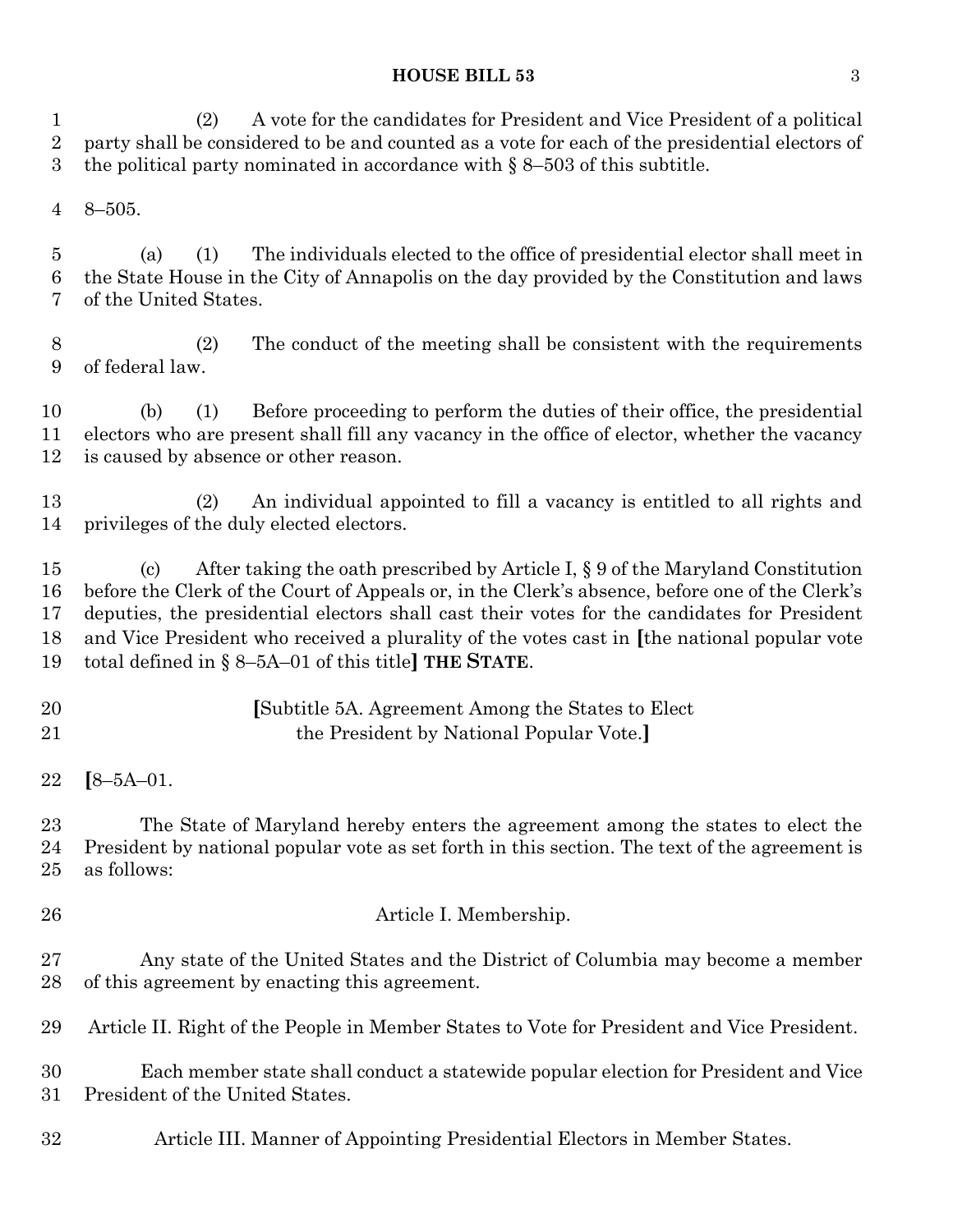Prior to the time set by law for the meeting and voting by the presidential electors, the chief election official of each member state shall determine the number of votes for each presidential slate in each state of the United States and in the District of Columbia in which votes have been cast in a statewide popular election and shall add such votes together to produce a "national popular vote total" for each presidential slate.

 The chief election official of each member state shall designate the presidential slate with the largest national popular vote total as the "national popular vote winner."

 The presidential elector certifying official of each member state shall certify the appointment in that official's own state of the elector slate nominated in that state in association with the national popular vote winner.

 At least six days before the day fixed by law for the meeting and voting by the presidential electors, each member state shall make a final determination of the number of popular votes cast in the state for each presidential slate and shall communicate an official statement of such determination within 24 hours to the chief election official of each other member state.

 The chief election official of each member state shall treat as conclusive an official statement containing the number of popular votes in a state for each presidential slate made by the day established by federal law for making a state's final determination conclusive as to the counting of electoral votes by Congress.

 In event of a tie for the national popular vote winner, the presidential elector certifying official of each member state shall certify the appointment of the elector slate nominated in association with the presidential slate receiving the largest number of popular votes within that official's own state.

 If, for any reason, the number of presidential electors nominated in a member state in association with the national popular vote winner is less than or greater than that state's number of electoral votes, the presidential candidate on the presidential slate that has been designated as the national popular vote winner shall have the power to nominate the presidential electors for that state and that state's presidential elector certifying official shall certify the appointment of such nominees.

 The chief election official of each member state shall immediately release to the public all vote counts or statements of votes as they are determined or obtained.

 This article shall govern the appointment of presidential electors in each member state in any year in which this agreement is, on July 20, in effect in states cumulatively possessing a majority of the electoral votes.

Article IV. Other Provisions.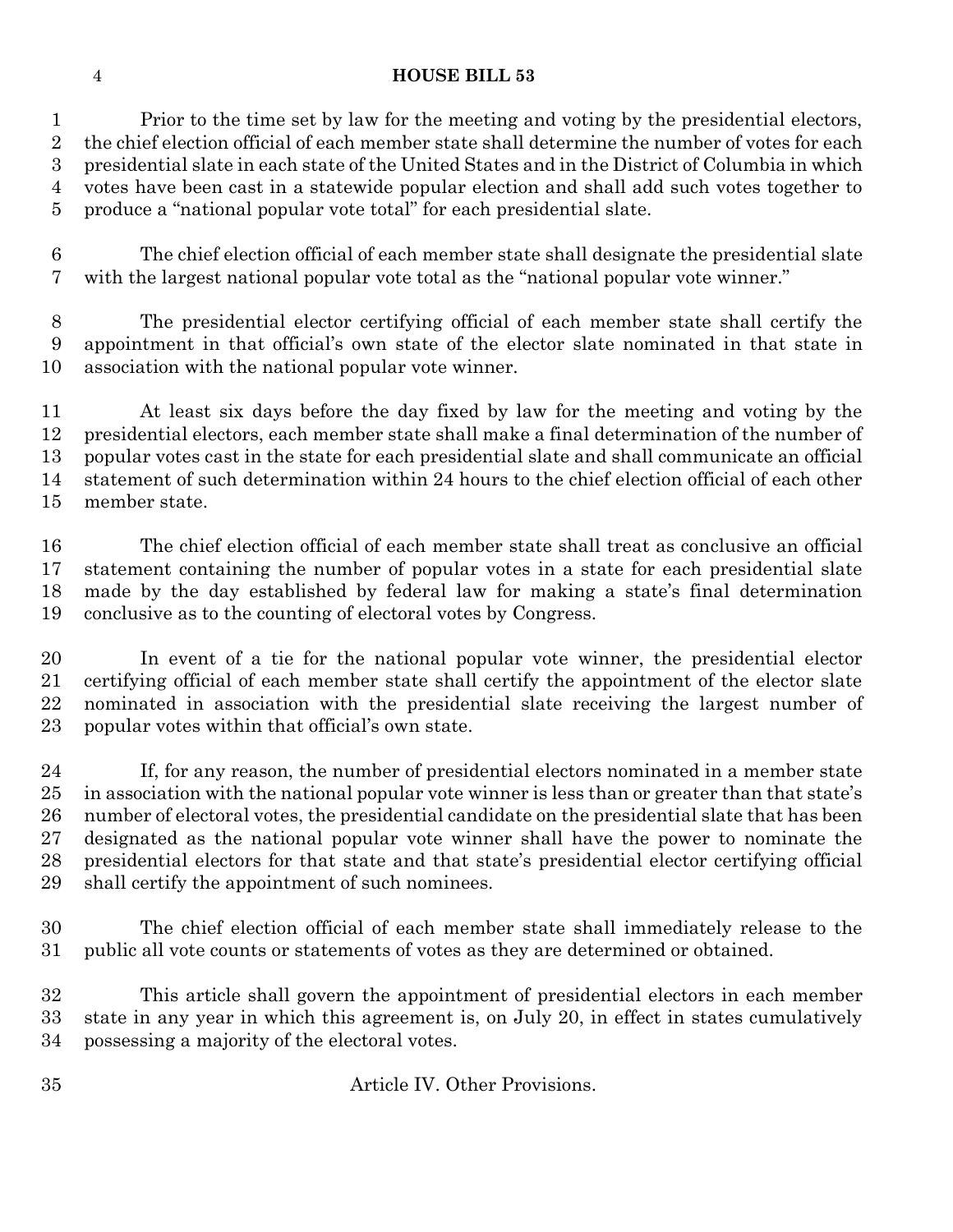#### **HOUSE BILL 53** 5

 This agreement shall take effect when states cumulatively possessing a majority of the electoral votes have enacted this agreement in substantially the same form and the enactments by such states have taken effect in each state.

 Any member state may withdraw from this agreement, except that a withdrawal occurring six months or less before the end of a President's term shall not become effective until a President or Vice President shall have been qualified to serve the next term.

 The chief executive of each member state shall promptly notify the chief executive of all other states of when this agreement has been enacted and has taken effect in that official's state, when the state has withdrawn from this agreement, and when this agreement takes effect generally.

This agreement shall terminate if the electoral college is abolished.

 If any provision of this agreement is held invalid, the remaining provisions shall not be affected.

Article V. Definitions.

For purposes of this agreement,

 "chief executive" shall mean the Governor of a state of the United States or the Mayor of the District of Columbia;

 "elector slate" shall mean a slate of candidates who have been nominated in a state for the position of presidential elector in association with a presidential slate;

 "chief election official" shall mean the state official or body that is authorized to certify the total number of popular votes for each presidential slate;

 "presidential elector" shall mean an elector for President and Vice President of the United States;

 "presidential elector certifying official" shall mean the state official or body that is authorized to certify the appointment of the state's presidential electors;

 "presidential slate" shall mean a slate of two persons, the first of whom has been nominated as a candidate for President of the United States and the second of whom has been nominated as a candidate for Vice President of the United States, or any legal successors to such persons, regardless of whether both names appear on the ballot presented to the voter in a particular state;

"state" shall mean a state of the United States and the District of Columbia; and

 "statewide popular election" shall mean a general election in which votes are cast for presidential slates by individual voters and counted on a statewide basis.**]**